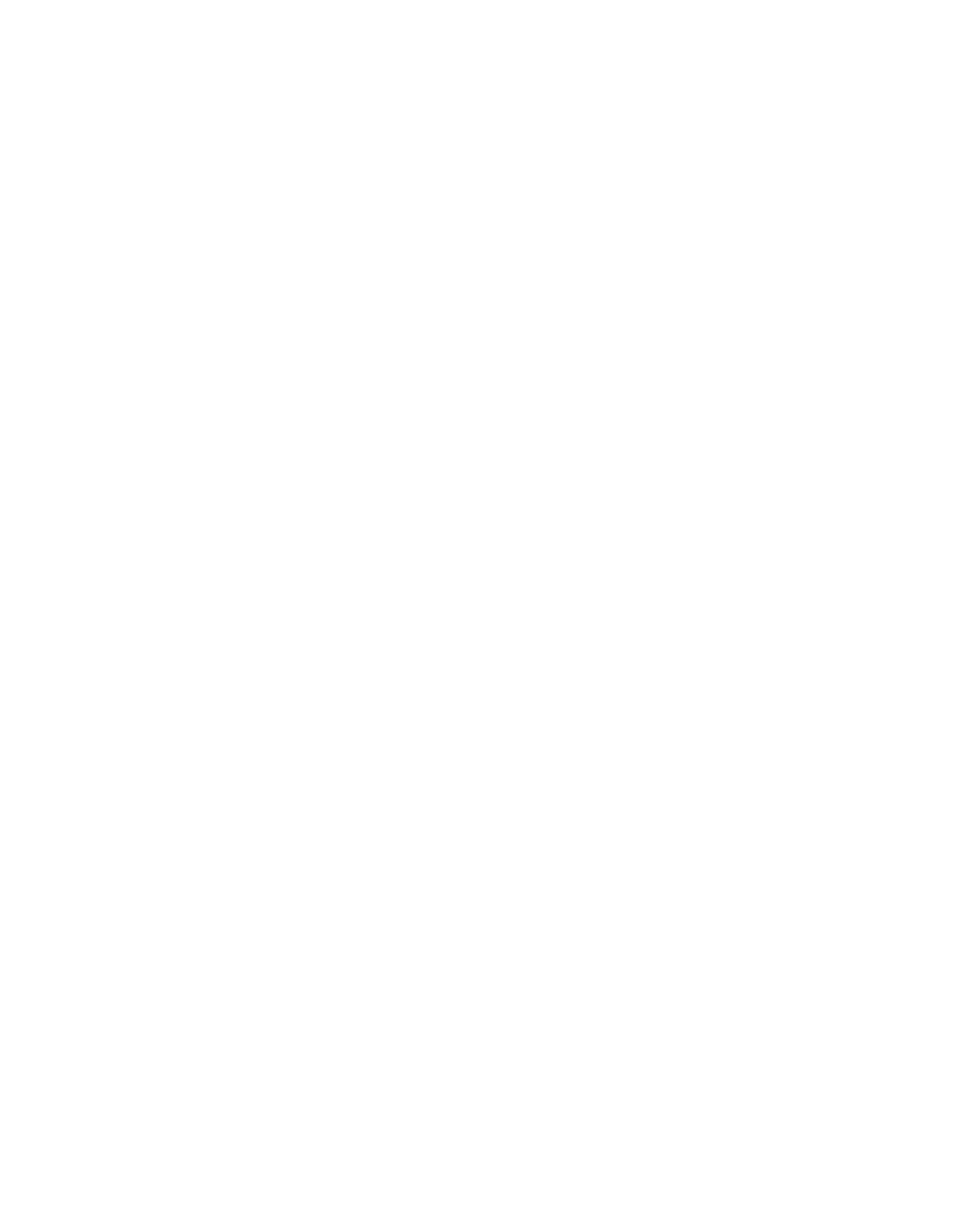## **SECTION 02505 ROADWAY BASE COURSE**

#### <span id="page-2-0"></span>**PART 1 - GENERAL**

#### <span id="page-2-1"></span>1.01 REQUIREMENT

Work included under this specification shall include furnishing all labor, equipment and tools required for the complete construction of roadway base course as shown on the Bidding Sheets, shown on the Contract Drawings and specified herein, all within the time stated in the Special Requirements of this specification.

Included in the work of roadway base course construction is all clearing, stripping, excavating, scarifying, compacting, haul and overhaul, trimming and placing, as specified on plans or in Detailed Provisions. The Contractor shall furnish all material not specifically called for as furnished by the District.

#### <span id="page-2-2"></span>1.02 CONSTRUCTION WORK AND METHODS

Rights of Way and Land. The District will provide the rights-of-way and acquire the land necessary for the construction of the work under this specification. Neither the terms hereof nor anything shown on the drawings shall be construed to entitle the Contractor to conduct operations in violation of any public agency ordinance or regulation restricting interference with water courses, drainage channels, roads, alleys or streets, until he had obtained permits therefore from the proper authorities.

In all the streets in which his work may interfere with ingress or egress of the occupants of the abutting property or of their vehicles, the Contractor shall maintain temporary practicable means of ingress and egress, or shall make satisfactory arrangements with the occupants for the obstructing of ways to their properties for the duration of the interference. Nothing herein shall be construed to entitle the Contractor to the exclusive use of any public street or way during performance of the contract work, and he shall so conduct his operations as not to interfere unnecessarily with the authorized work of other agencies in such streets and ways.

## <span id="page-2-3"></span>1.03 CONSTRUCTION WORK

It shall be the responsibility of the Contractor to meet with the Engineer regarding the equipment and methods to be used in the construction of the work, and for approval of the order and schedule of the work.

## <span id="page-2-4"></span>1.04 COMPLIANCE WITH REGULATIONS

The Contractor shall familiarize himself and comply with all applicable state, county and municipal rules and regulations pertaining to sanitation, fire protection, barriers, warning lights and signs.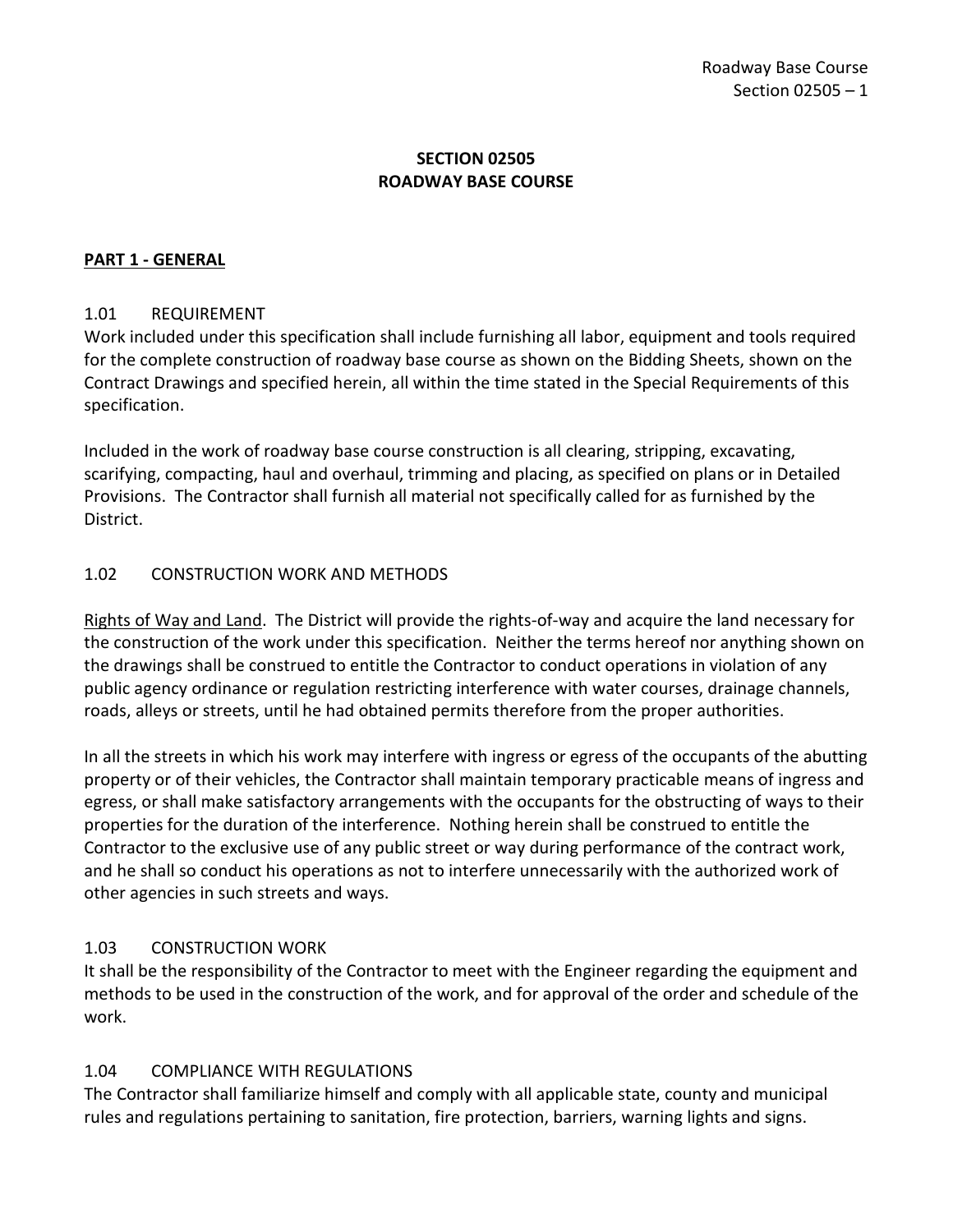#### <span id="page-3-0"></span>1.05 DUST ABATEMENT

The Contractor shall furnish all labor, equipment and means required and shall carry out protective measures wherever and as often as necessary in the opinion of the Engineer to prevent his operations from producing dust in amounts damaging to property or causing nuisance. The Contractor shall be responsible for any damage resulting from dust originating from his operations. The dust abatement measures shall be continued until all required resurfacing is completed or until the Contractor has completed arrangements with the proper authorities whereby he is relieved of further responsibility. Such arrangements shall be approved by the Engineer prior to their completion. All compensation to be received for dust abatement shall be included in the prices named for appropriate items of the bidding sheet.

## <span id="page-3-1"></span>1.06 LINES, GRADES AND MEASURES

All lines and grades will be established by the Engineer and the Contractor shall provide him with such assistance and materials as may be required. The Contractor shall carefully preserve all survey stakes and reference points as far as possible. Should any stakes or points be removed or destroyed unnecessarily by any act of the Contractor or his employees, they may be reset at the Contractor's expense.

The Contractor shall inform the Engineer a reasonable length of time in advance of the times and places at which he intends to work in order that lines and grades may be furnished, that inspection may be provided, and that necessary measurements for records and payments may be made with minimum inconvenience.

## <span id="page-3-2"></span>1.07 RIGHT TO OCCUPY COMPLETED PORTIONS OF WORK

The District may wish to occupy or place in service portions of the completed work before final completion of the contract work and shall be at liberty to do so, but such occupancy or placing in service of any completed portion of the work shall not void the contract nor relieve the Contractor of his responsibility of protection and care of all work until final completion and acceptance of the entire work, provided, however, that expense directly attributable to operation and placing in service the portions of the work shall not be chargeable to the Contractor.

## <span id="page-3-3"></span>1.08 MAINTENANCE OF UTILITIES

Insofar as practical during the progress of the work the property of any owner of a public utility pipeline or conduit, sewer, culvert, storm drain, drainage ditch, flood control channel, overhead wires or cables, or underground wires or cables, or any other structure of facility shall not be disturbed but shall be supported and protected against injury and maintained in good operating condition at the expense of the Contractor. In no case shall any such property be disturbed or removed without the consent of the owner and approval of the Engineer. The Contractor shall be responsible for making good all damage due to his operations and the provisions of this section shall not be abated even in the event such damage occurs after backfilling, or is not discovered until after completion of backfilling.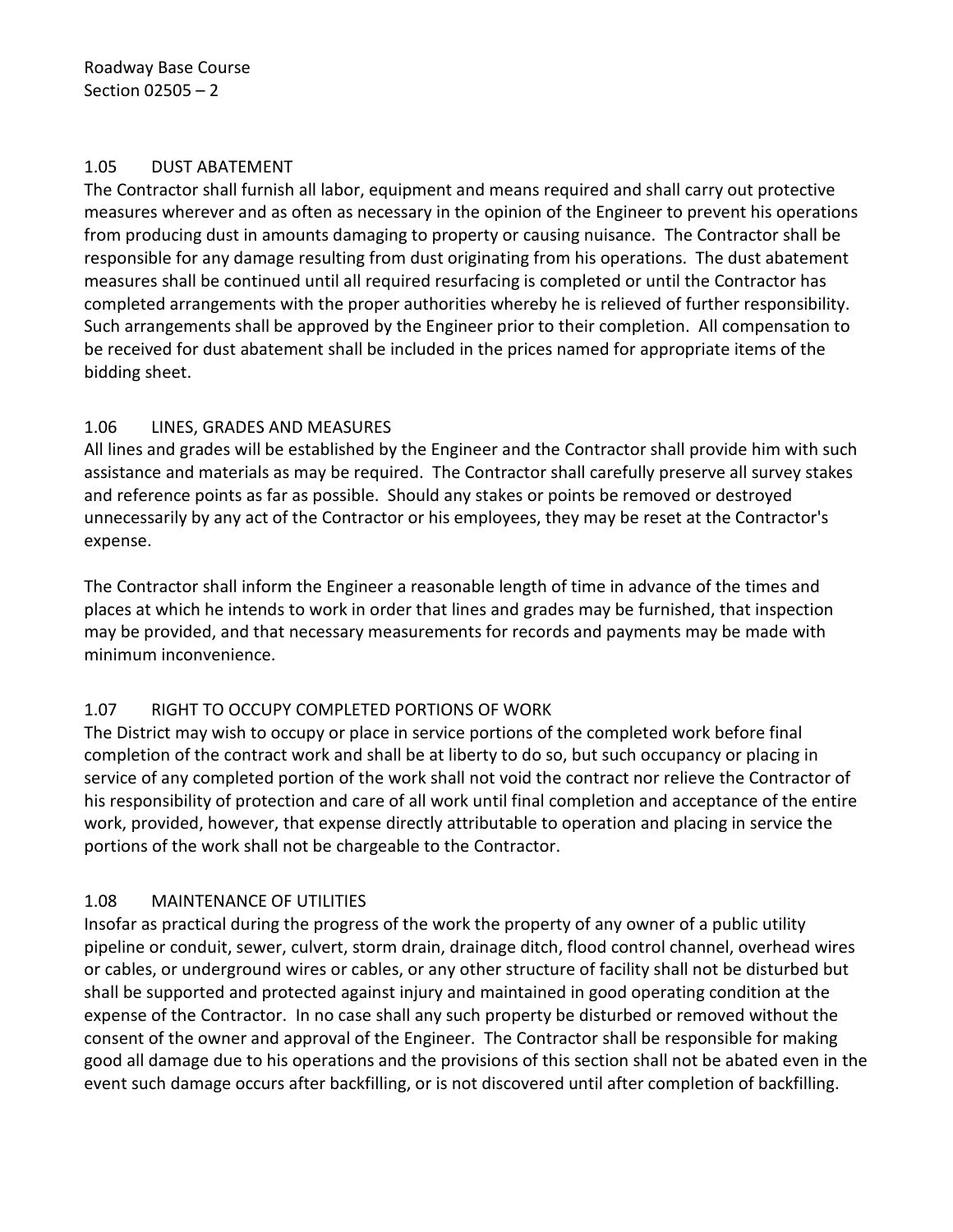The drawings show the position of various pipes and conduits and other structures as they are supposed to exist in construction areas, but the Contractor before commencing excavation shall ascertain from records and otherwise the existence, position and ownership of such facilities and no error or omission on said drawings shall be construed to relieve the Contractor from the responsibility of protecting any such pipe, conduit, or other structure.

## <span id="page-4-0"></span>1.09 SAFEGUARDING EXCAVATIONS AND PROTECTING PROPERTY

Excavations shall be adequately shored and braced so that the earth will not slide or settle and so that all existing improvements of any kind will be fully protected from damage. Any damage resulting from a lack of adequate shoring and bracing shall be the responsibility of the Contractor. The Contractor shall effect all necessary repairs or reconstruction at the Contractor's own expense as directed by the Engineer and shall bear all other expense resulting from such damage.

## <span id="page-4-1"></span>1.10 WASTE WATER

The Contractor shall take care of drainage water on construction operations and of storm water and waste water reaching the right of way from any source so that no damage will be done to the materials or work under construction. The Contractor shall be responsible for any damage to persons or property on or off the right of way due to such diversion of storm or waste water on account of his operations. Adequate flumes shall be provided for conveying storm water around the work wherever runoff from tributary drainage areas exists.

# <span id="page-4-2"></span>1.11 CLEANING UP DURING THE PROGRESS OF WORK

The Contractor shall keep the premises occupied by him in a neat and clean condition, and free from unsightly accumulation of rubbish. Upon completion of the work and before the final estimate is submitted, the Contractor shall, at his own cost and expense, satisfactorily dispose of or remove from the vicinity of the work all plants, buildings rubbish, unused materials, concrete forms, and other equipment and materials belonging to him or used under his direction during the construction, and in the event of his failure to do so, the same may be removed and disposed of by the District at the Contractor's expense.

Fences on the right of way shall be removed by the Contractor where necessary for the performance of the work and where required shall be rebuilt in as good condition as found. Where designated, fences shall be maintained until the work is completed or their removal is authorized. Where the Contractor removes existing fences to facilitate the work, temporary fence protection for lands adjacent to the right of way shall be provided at all times during the continuation of the Contract. Such temporary fence protection shall be adequate to prevent livestock from straying from or onto adjacent lands and shall be constructed complete with gates and/or cattle guards. The cost of all work described in this paragraph shall be included in the prices bid in this schedule or other items of work.